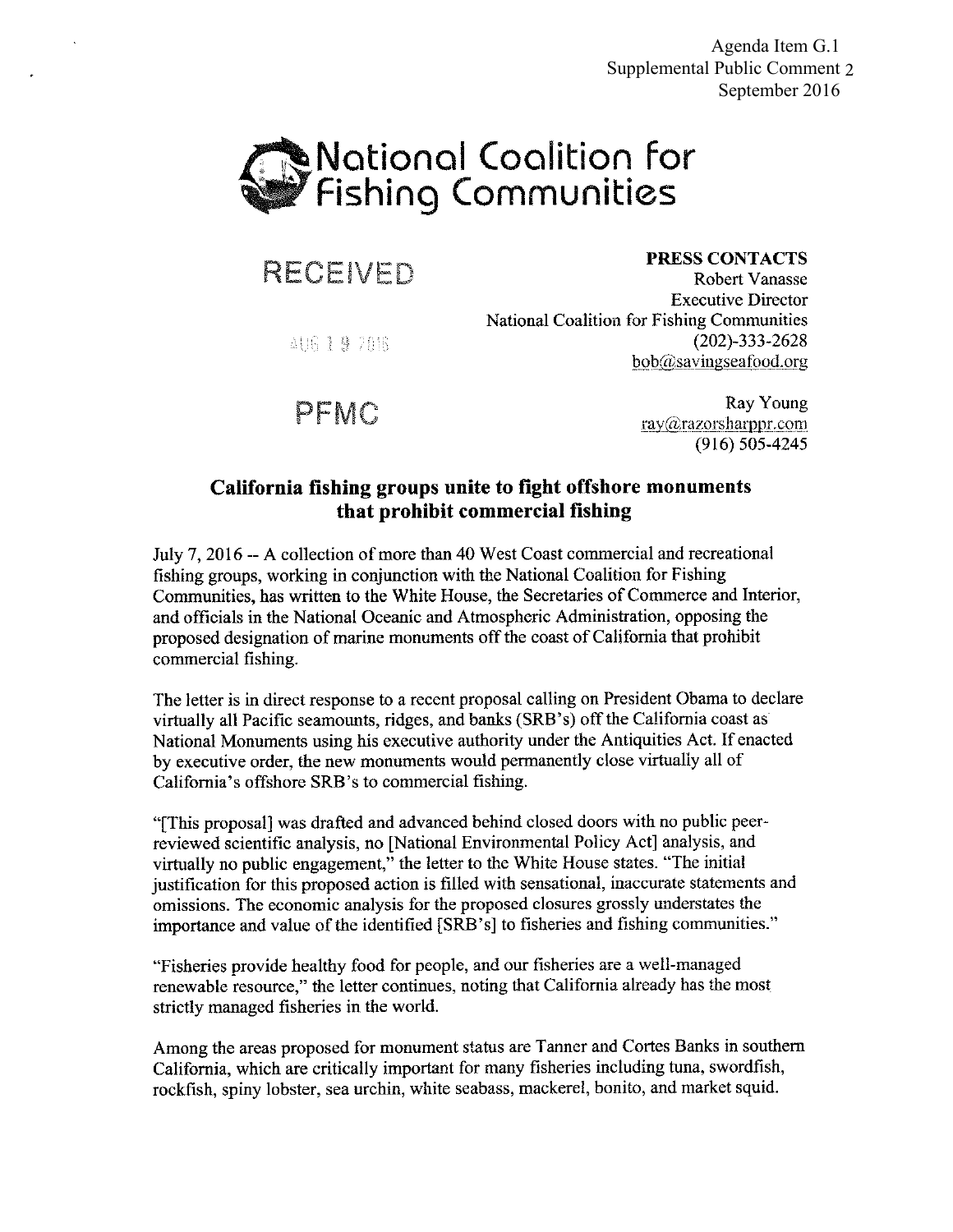The proposal also called for the closures of Gorda and Mendocino Ridges in northern California, which are important grounds for the albacore tuna fishery.

As the letter states, closure of these important areas to commercial fishing would cause disastrous economic impacts to fishermen, seafood processors and allied businesses, fishing communities and the West Coast fishing economy. Even more important than the value of the fisheries is the opportunity cost of losing these productive fishing grounds forever.

Unilateral action under the Antiquities Act would also contradict the fully public and transparent process that currently exists under the federal Magnuson-Stevens Act. Such a designation would also conflict with the President's own National Ocean Policy Plan, which promises "robust stakeholder engagement and public participation" in decision-making on ocean policy.

"We ask you stop the creation of these California offshore monuments under the Antiquities Act because monument status is irreversible, and the Antiquities Act process involves no science, no public involvement nor outreach to the parties who will be most affected by this unilateral action - no transparency," the letter concludes.

#### **About NCFC**

The National Coalition for Fishing Communities provides a national voice and a consistent, reliable presence for fisheries in the nation's capital and in national media. Comprised of fishing organizations, associations, and businesses from around the country, the NCFC helps ensure sound fisheries policies by integrating community needs with conservation values, leading with the best science, and connecting coalition members to issues and events of importance.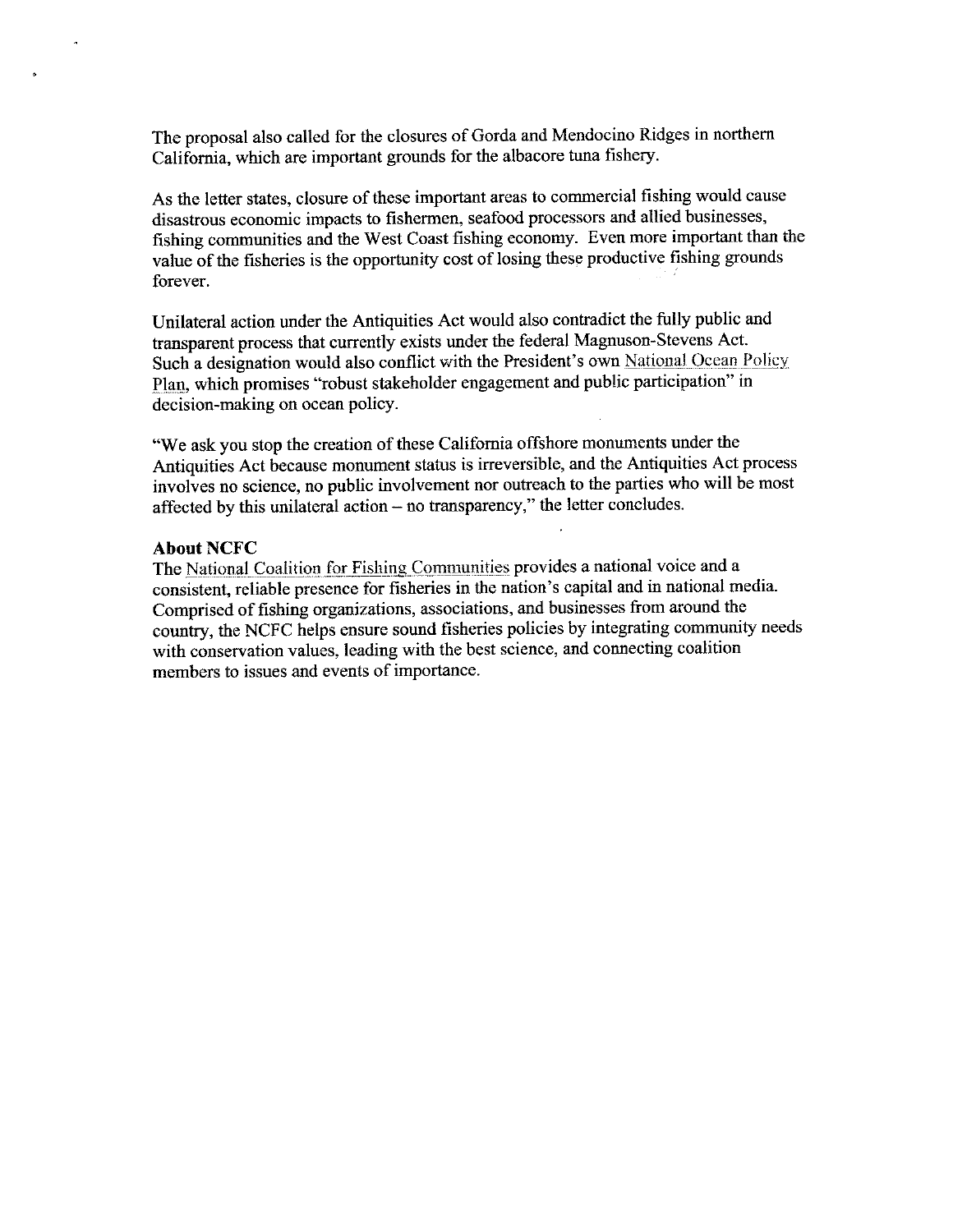

September 6, 2016

Charles A. Tracy Executive Director Pacific Fishery Management Council 7700 NE Ambassador Place, Suite 101 Portland, OR 97220-1384

# **RE: Clarification and Response to PFMC letter dated September 1st, 2016**

Dear Director Tracy and Members of the Council:

Please accept the following comments on behalf of the California Seamounts Coalition. We are a group of organizations—including Marine Conservation Institute, Pacific Environment, Surfrider Foundation, Wildcoast and others working together to educate the public about the importance and value of seamounts in the deep waters off the California coast.

We are writing in response to your letter dated September 1<sup>st</sup>, 2016, in which you reference the proposal for new long-term protections in the federal waters off of California. We wish to clarify and respond to several issues raised in that letter.

## **Scientifically Significant Areas that Warrant Protection**

Seamounts in the deep waters off California are highly productive areas that support fragile living habitats and diverse ecosystems. Rising from the depths, these undersea mountains modify the flow of water and nutrients around them, providing rich oases above their peaks – supporting whales, sharks, other fishes, and seabirds – and along their flanks, which are inhabited by largely unknown communities of corals, sponges and other species.

While relatively pristine because of their remote location, seamounts and the marine wildlife they support are vulnerable to human impacts like deep-sea mining, oil and gas drilling, fishing and climate change. Rapid changes are already occurring in our ocean, as our waters continue to get warmer, more acidic and hold less oxygen.

With far less than 1% of the federal waters off California permanently protected, we believe comprehensive, long-term protection of these special places is necessary in light of the many challenges facing our marine ecosystems. Protecting them now is an investment in the future.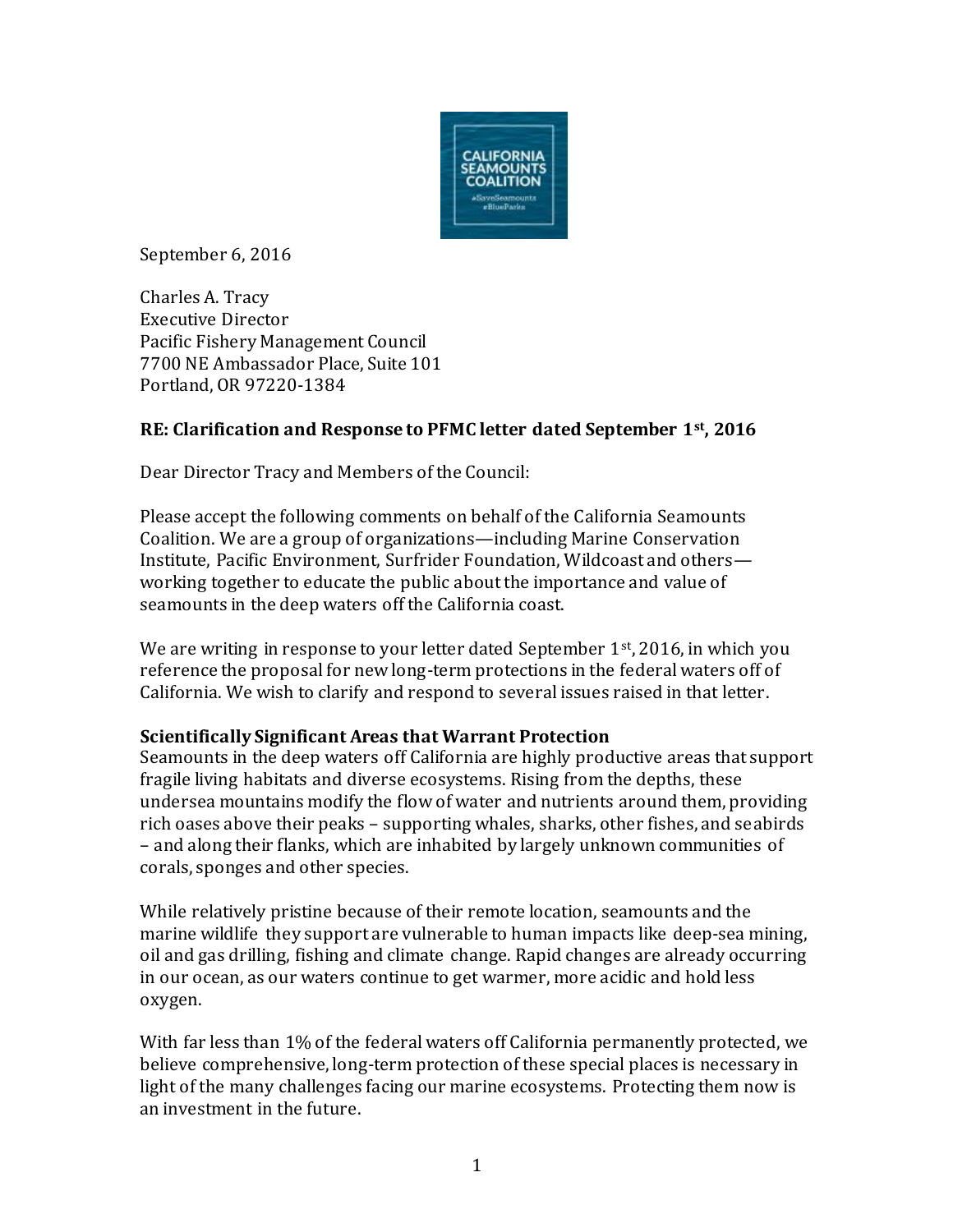### **Comprehensive and Long-term Protection**

We congratulate the Pacific Fishery Management Council (the Council) for measures it has taken to acknowledge the significance of these sites by designating several of them as "Essential Fish Habitat" for bottom trawling. We also understand that these protections are limited both in scope and time because (1) they do not prevent the use of other gear that could damage bottom habitat, including traps or longlines; (2) they do not address other potential extractive activities such as mining or drilling for oil and gas; and (3) these protections can change at any time.

As noted in your September 1, 2016 letter, the Council has also created other temporary spatial protections, including the Cowcod Conservation Area and a timearea closures for leatherback sea turtles. We applaud your efforts to use the Magnuson-Stevens Act (MSA) to protect single species using spatial management tools. Unfortunately, with delicate habitats and food webs like those found at and above seamounts, we must do more than limit a single type of gear or protect a single species from bycatch.

We agree that the MSA is a critical tool for fisheries management and appreciate your willingness to exercise your authority under that legislation. But in the face of the many new threats facing our shared ocean, we need all the tools in the toolbox to ensure ocean resilience—including spatial protections that are both comprehensive and long-term in nature. Comprehensive, permanent marine protected areas are an essential ingredient to ensure highly functioning, intact ecosystems over the long-term. They need not conflict with good fishery management; in fact, we view both as essential and complementary.

While the Council has some authority over the corals and sponges on the seabed, as well as well as fisheries in the waters overlying these remote seamounts, it lacks the comprehensive authority to protect the seabed, *as well as the* waters overlying these spectacular habitats. It cannot regulate mining, drilling, or other non-fishing commercial activities, in addition to fishing. Additionally, it doesn't typically create permanent protections.

### **Legislation**

Permanent, comprehensive spatial ocean protections in the U.S. Exclusive Economic Zone can be created through three means: National Marine Sanctuaries Act, the Antiquities Act and federal legislation.

Congressmen Farr and Lieu have introduced the California Seamounts and Ridges National Marine Conservation Area Designation and Management Act [\(H.R. 5797\)](http://farr.house.gov/images/pdf/California-Seamounts-Bill_FINAL.pdf). This landmark bill would safeguard fragile living habitats and food webs in the deep waters off the California coastline.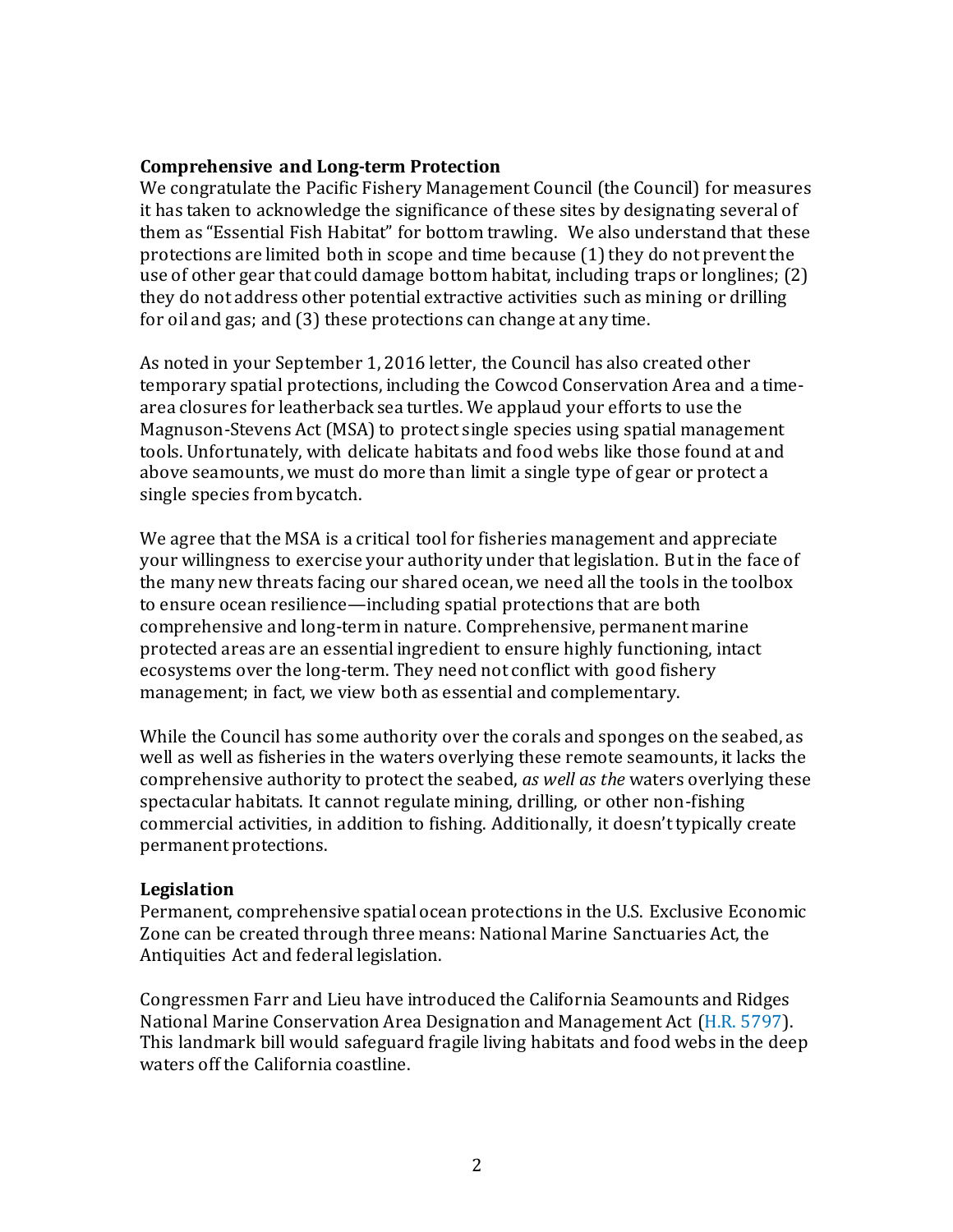H.R. 5797 is a well-rounded proposal that takes into account the unique ecology and geography of each site, while also factoring in existing uses. When the concept of new ocean protections at these seamounts first came up several months ago, elected officials took pains to consult with many ocean users. They reported hearing strong and consistent concerns from the fishing community—mostly centering on the importance of engaging the Council, albacore fishing, Cortes and Tanner Banks, and sport fishing. While landing data show that fishing at most of these sites is extremely minimal, H.R. 5797 was crafted intentionally to be responsive to these concerns.

Specifically, under H.R. 5797:

- Protections shall not be implemented without thorough and direct consultation with tribes, the Council, fishermen and stakeholders. This shall include a robust public process to determine National Marine Conservation Area boundaries;
- The entire hook and line albacore fishery would be exempted from the National Marine Conservation Area;
- There would be no limits on any fishing (commercial or recreational) at Cortes and Tanner Banks or the eastern half of Mendocino Ridge. These areas would only be protected from oil, gas, mining, cable laying and energy siting; and
- All recreational fishing, including commercially licensed recreational charter boats, will continue to be permitted throughout the entire National Marine Conservation Area.

Each of these provisions is responsive to concerns expressed by fishing interests. Indeed, we value sustainable fisheries and wish to work collaboratively with a broad range of colleagues in the fishing community. We also believe that multiple approaches are needed to achieve ocean health.

H.R. 5797 introduces the concept of new ocean protections in the remote areas off of California. We are working with stakeholders now to gather feedback and engage in a robust discussion on these sites and their intrinsic, scientific and socioeconomic value.

## **Socioeconomic Considerations**

Although the Council's September 1, 2016 letter states that the "proposed area closures are economically and socially important to West Coast fisheries, both commercial and recreational," landing data do not support this assertion. Rather, landing data show that fishing at the proposed sites is extremely minimal and suggest that socioeconomic impacts would be limited.

This is especially true given that sport and charter boat fishing would continue throughout the National Marine Conservation Area and that there would be no fishing restrictions at Cortes and Tanner Banks or the eastern half of Mendocino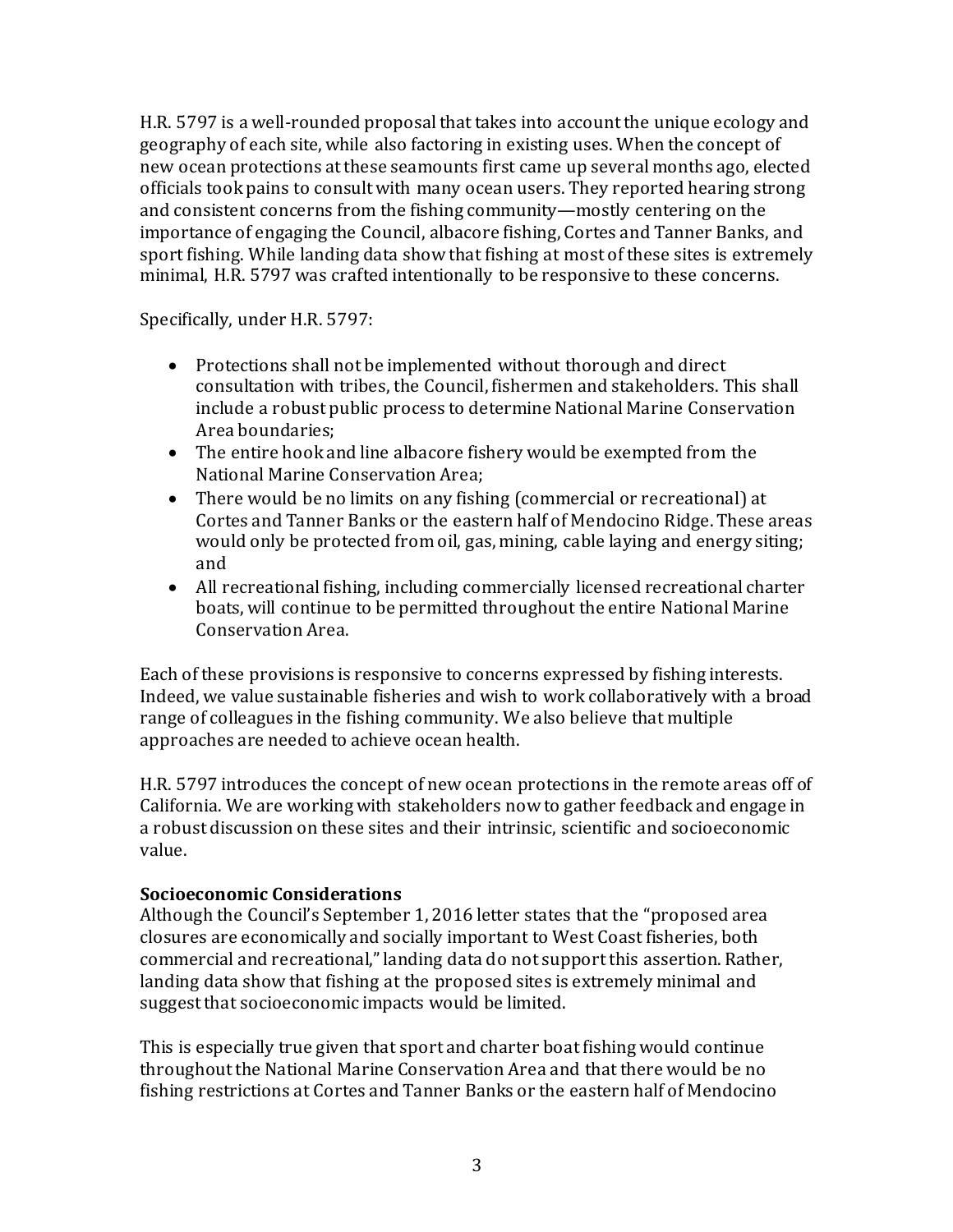Ridge. This crucial point seems relevant to underscore, since the September 1st letter does not acknowledge these exemptions and it specifically expresses concern over Tanner and Cortes Banks. To be clear, these banks are not included in the National Marine Conservation Area proposed in H.R. 5797, which was introduced on July 14, 2016.

The letter goes on to allude to the potential displacement of domestic fisheries, without recognition that hook and line albacore fishing would be wholly exempted from the National Marine Conservation Area contemplated in H.R. 5797. It should also be noted that the albacore fishery has not had any significant catch in offshore California waters for more than a decade. The fishery has shifted almost entirely to Oregon and Washington offshore fishing grounds. Finally, given that bottom trawling is already prohibited in each of the sites proposed for inclusion in the Conservation Area, it's unclear what additional socioeconomic impact there might be from simply codifying these protections in a more permanent way.

That said, in an effort to better understand the activities and uses occurring at the proposed sites, we welcome any and all relevant fishing specific data the Council is willing to share to support claims of socioeconomic hardship that would take actually take place if H.R. 5797 were implemented as written.

# **Pacific Fishery Management Council Engagement**

As mentioned above, H.R. 5797 explicitly calls for consultation between the Secretaries of Commerce and the Interior and the Pacific Fishery Management Council.

This is similar to the National Marine Sanctuaries Act, which says the Secretary of Commerce shall consult with the appropriate Fishery Management Council and give it the opportunity to draft the fishery management portion of the regulations.

It is our belief that the drafters of H.R. 5797 foresee a process in which the Council plays a significant and substantial role in the creation of a new National Marine Conservation Area in federal waters off of California.

# **Process**

The Council's September 1, 2016 letter calls for "informed decision-making and the consideration of "diverse viewpoints."

H.R. 5797 calls for a robust public process and says that protections shall not be implemented without thorough and direct consultation with tribes, the Council, fishermen and stakeholders. It is our sincere hope that the Council's concerns are allayed by this very explicit language on public process.